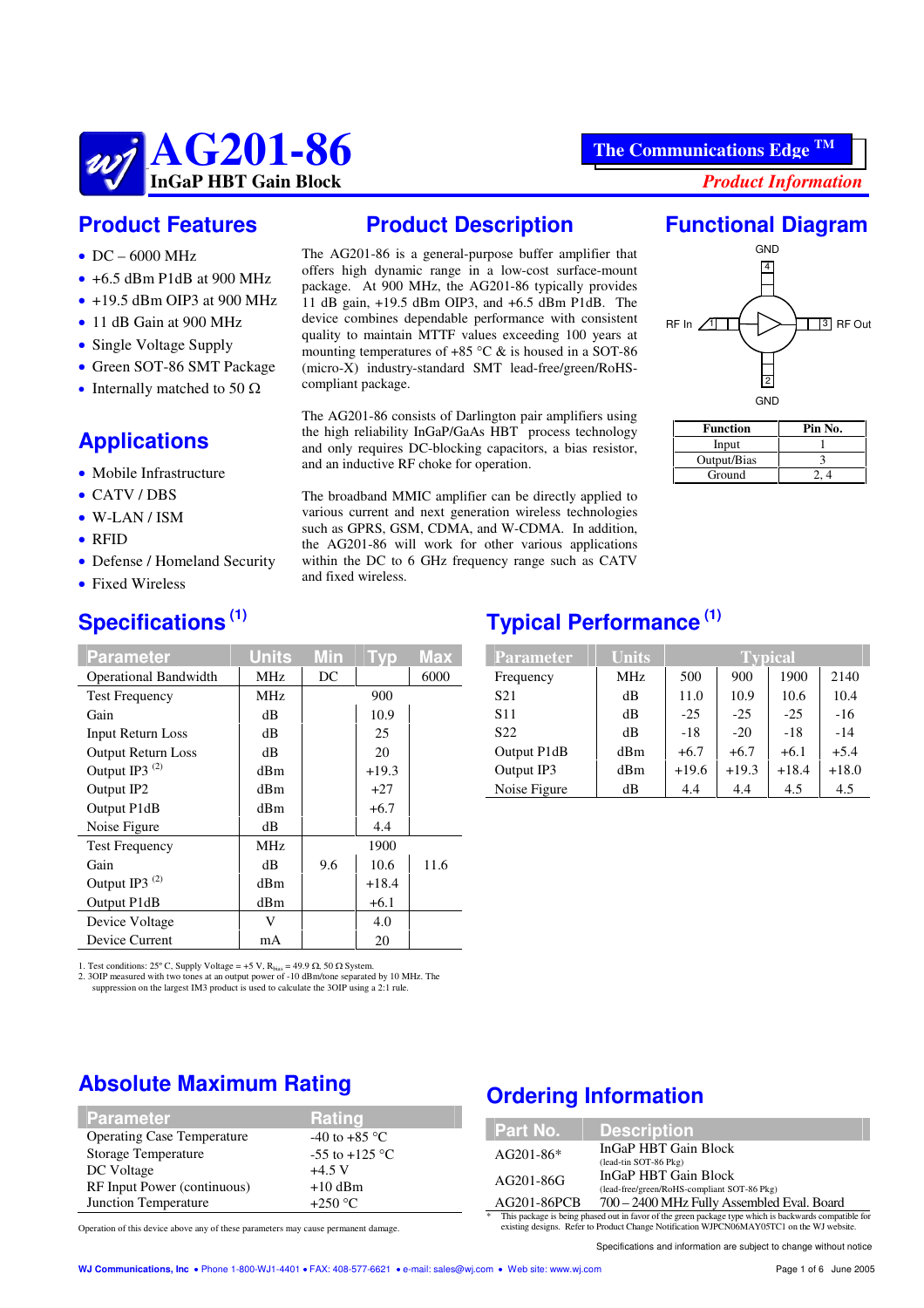

# **Typical Device RF Performance**

 $\textbf{Supply Bias} = +5 \text{ V}, \ \text{R}_{\text{bias}} = 49.9 \ \Omega, \ \text{I}_{\text{cc}} = 20 \ \text{mA}.$ 

| <b>Frequency</b> | <b>MHz</b> | <b>100</b> | 500     | 900     | <b>1900</b> | 2140    | 2400    | 3500   | 5800  |
|------------------|------------|------------|---------|---------|-------------|---------|---------|--------|-------|
| S <sub>21</sub>  | dB         | 11.0       | 11.0    | 10.9    | 10.6        | 10.4    | 10.2    | 9.8    | 8.6   |
| <b>S11</b>       | dB         | $-35$      | $-25$   | $-25$   | $-25$       | $-16$   | $-16$   | $-16$  | $-15$ |
| S <sub>22</sub>  | dB         | $-49$      | $-18$   | $-20$   | $-18$       | -14     | $-14$   | $-16$  | $-16$ |
| Output P1dB      | dBm        | $+6.8$     | $+6.7$  | $+6.7$  | $+6.1$      | $+5.4$  | $+5.2$  | $+3.7$ |       |
| Output IP3       | dBm        | $+19.9$    | $+19.6$ | $+19.3$ | $+18.4$     | $+18.0$ | $+17.5$ |        |       |
| Noise Figure     | dВ         | 4.3        | 4.4     | 4.4     | 4.5         | 4.5     | 4.6     |        |       |

1. Test conditions: T = 25° C, Supply Voltage = +5 V, Device Voltage = 4.0 V, Rbias = 49.9 Ω, Icc = 20 mA typical, 50 Ω System.<br>2. 3OIP measured with two tones at an output power of -10 dBm/tone separated by 10 MHz. The su

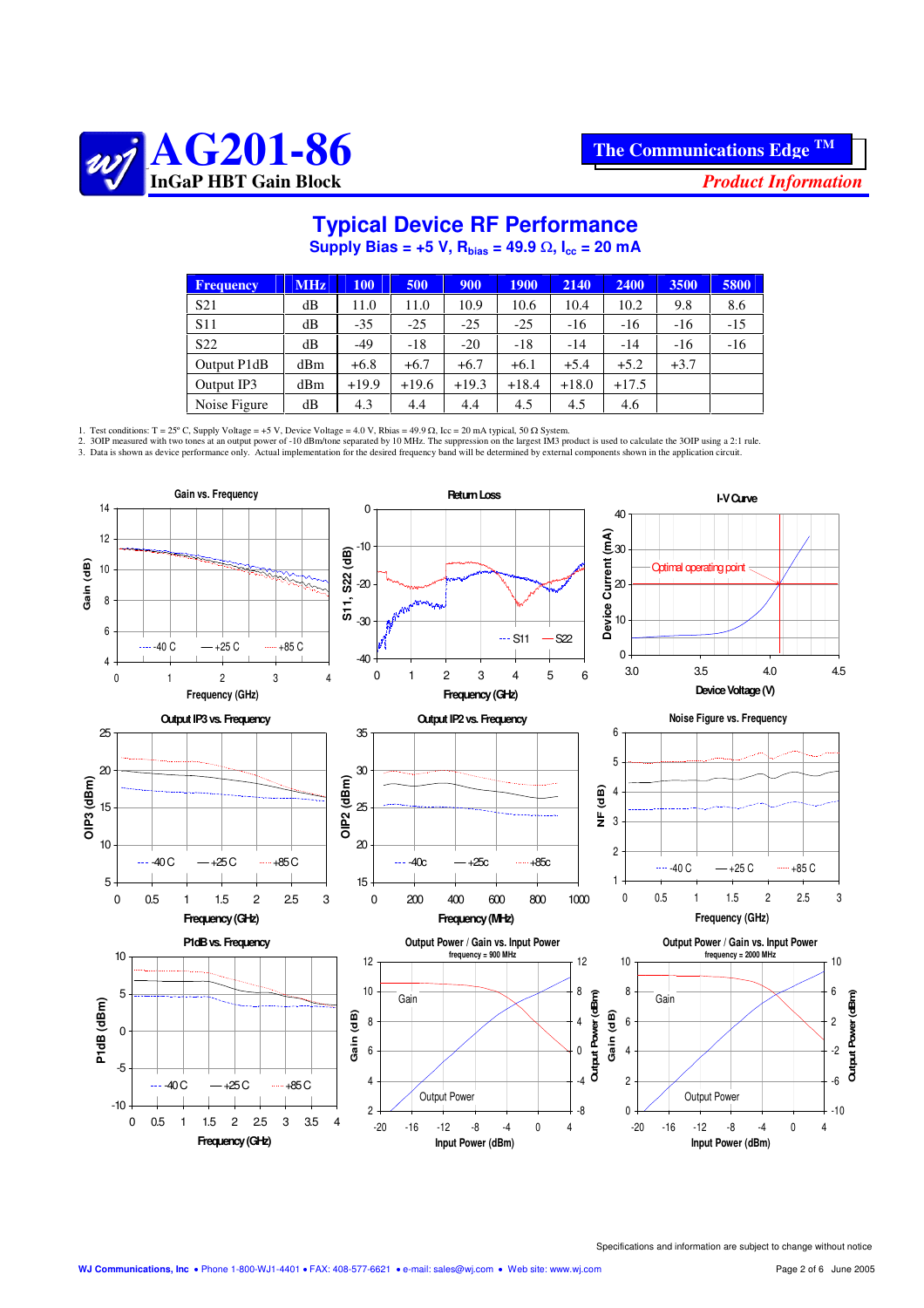



1  $\overline{2}$ 

Specifications and information are subject to change without notice

0 0.5 1 1.5 2 2.5 3 **Frequency (GHz)**

 $---40$  C  $-+25$  C  $--+85$  C

0 0.5 1 1.5 2 2.5 3 3.5 4 **Frequency(GHz)**

 $-40C - +25C$   $-485C$ 

 $-10$ 

-5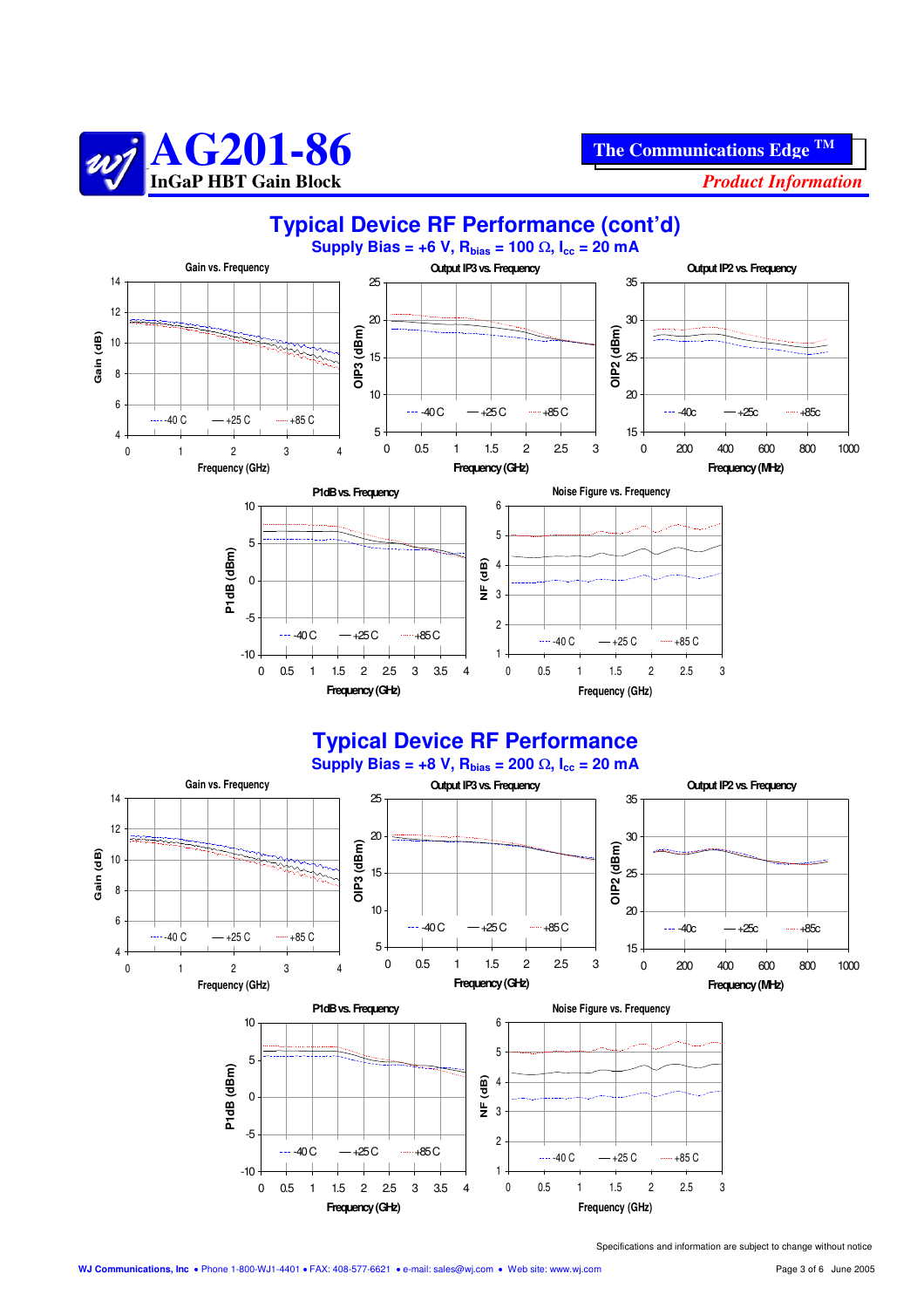



## **Application Circuit**



#### Recommended Component Values

| Reference                                                                                       | <b>Frequency</b> (MHz)                                                              |          |      |      |      |      |      |  |
|-------------------------------------------------------------------------------------------------|-------------------------------------------------------------------------------------|----------|------|------|------|------|------|--|
| Designator                                                                                      | 50                                                                                  | 500      | 900  | 1900 | 2200 | 2500 | 3500 |  |
|                                                                                                 | $820$ nH                                                                            | $220$ nH | 68nH | 27nH | 22nH | 18nH | 15nH |  |
| C <sub>1</sub> . C <sub>2</sub> . C <sub>4</sub>                                                | 39 pF<br>$.018 \text{ uF}$<br>100pF<br>$1000 \text{ pF}$<br>68pF<br>$56$ pF<br>68pF |          |      |      |      |      |      |  |
| 1. The proper values for the components are dependent upon the intended frequency of operation. |                                                                                     |          |      |      |      |      |      |  |

2. The following values are contained on the evaluation board to achieve optimal broadband performance:

| Ref. Desig.    | Value / Type                 | <b>Size</b> |
|----------------|------------------------------|-------------|
| L1             | 39 nH wirewound inductor     | 0603        |
| C1, C2         | 56 pF chip capacitor         | 0603        |
| C <sub>3</sub> | $0.018 \mu F$ chip capacitor | 0603        |
| C <sub>4</sub> | Do Not Place                 |             |
| R <sub>1</sub> | 49.9 $\Omega$ 1% tolerance   | 0603        |

| <b>Supply</b><br><b>Voltage</b>                                                                                                                                                                                               | R1 value | Size |  |  |  |  |
|-------------------------------------------------------------------------------------------------------------------------------------------------------------------------------------------------------------------------------|----------|------|--|--|--|--|
| 5 V                                                                                                                                                                                                                           | 50 ohms  | 0603 |  |  |  |  |
| 6 V                                                                                                                                                                                                                           | 100 ohms | 0603 |  |  |  |  |
| 7V                                                                                                                                                                                                                            | 150 ohms | 0805 |  |  |  |  |
| 8 V                                                                                                                                                                                                                           | 200 ohms | 0805 |  |  |  |  |
| 9V                                                                                                                                                                                                                            | 250 ohms | 1206 |  |  |  |  |
| 10 <sub>V</sub>                                                                                                                                                                                                               | 300 ohms | 1210 |  |  |  |  |
| 12 V                                                                                                                                                                                                                          | 400 ohms | 1210 |  |  |  |  |
| The component of the Committee of the demonstration of the committee of the committee of the committee of the committee of the committee of the committee of the committee of the committee of the committee of the committee |          |      |  |  |  |  |

The proper value for R1 is dependent upon the supply voltage and allows for bias stability over temperature. WJ recommends a minimum supply bias of  $+5$  V. A 1% tolerance resistor is recommended.

### **Typical Device Data**

|              |            | S-Parameters ( $V_{\text{device}} = +4.0 V$ , $I_{\text{CC}} = 20 \text{ mA}$ , $T = 25^{\circ}$ C, calibrated to device leads) |            |             |            |             |            |             |
|--------------|------------|---------------------------------------------------------------------------------------------------------------------------------|------------|-------------|------------|-------------|------------|-------------|
| Freq $(MHz)$ | $S11$ (dB) | $S11$ (ang)                                                                                                                     | $S21$ (dB) | $S21$ (ang) | $S12$ (dB) | $S12$ (ang) | $S22$ (dB) | $S22$ (ang) |
| 50           | $-37.64$   | 3.52                                                                                                                            | 11.24      | 178.11      | $-16.00$   | 1.11        | $-16.68$   | $-3.15$     |
| 250          | $-36.83$   | 62.61                                                                                                                           | 11.23      | 171.63      | $-16.46$   | $-0.14$     | $-17.04$   | $-7.62$     |
| 500          | $-28.79$   | 123.66                                                                                                                          | 11.22      | 163.07      | $-16.50$   | $-5.66$     | $-19.51$   | $-16.81$    |
| 750          | $-26.43$   | 112.89                                                                                                                          | 11.16      | 154.89      | $-16.41$   | $-8.53$     | $-20.19$   | $-27.72$    |
| 1000         | $-25.90$   | 101.70                                                                                                                          | 11.08      | 146.68      | $-16.70$   | $-13.42$    | $-20.62$   | $-38.34$    |
| 1250         | $-24.64$   | 95.33                                                                                                                           | 11.03      | 138.31      | $-16.45$   | $-15.06$    | $-20.86$   | $-54.50$    |
| 1500         | $-25.23$   | 83.50                                                                                                                           | 10.94      | 130.36      | $-16.43$   | $-17.48$    | $-20.47$   | $-67.94$    |
| 1750         | $-25.62$   | 60.45                                                                                                                           | 10.86      | 122.04      | $-16.39$   | $-19.90$    | $-19.22$   | $-78.99$    |
| 2000         | $-24.17$   | 33.27                                                                                                                           | 10.70      | 113.83      | $-16.39$   | $-23.75$    | $-17.91$   | $-87.16$    |
| 2250         | $-18.82$   | 12.49                                                                                                                           | 10.53      | 106.17      | $-16.37$   | $-26.76$    | $-14.33$   | $-87.39$    |
| 2500         | $-18.60$   | 2.15                                                                                                                            | 10.42      | 100.66      | $-16.72$   | $-33.51$    | $-14.51$   | $-92.27$    |
| 2750         | $-17.60$   | $-9.59$                                                                                                                         | 10.30      | 92.52       | $-16.24$   | $-33.22$    | $-14.25$   | $-97.25$    |
| 3000         | $-17.02$   | $-15.59$                                                                                                                        | 10.19      | 85.00       | $-16.24$   | $-34.24$    | $-14.75$   | $-102.71$   |
| 3250         | $-16.90$   | $-14.88$                                                                                                                        | 10.10      | 77.62       | $-16.35$   | $-36.14$    | $-15.68$   | $-107.08$   |
| 3500         | $-17.13$   | $-14.40$                                                                                                                        | 9.99       | 70.26       | $-16.50$   | $-39.41$    | $-17.51$   | $-113.93$   |
| 3750         | $-17.44$   | $-9.24$                                                                                                                         | 9.89       | 62.87       | $-16.27$   | $-44.09$    | $-20.51$   | $-129.70$   |
| 4000         | $-18.06$   | $-2.17$                                                                                                                         | 9.81       | 55.29       | $-16.29$   | $-47.05$    | $-24.24$   | $-153.32$   |
| 4250         | $-18.57$   | 4.02                                                                                                                            | 9.68       | 47.96       | $-15.91$   | $-49.81$    | $-24.92$   | 160.54      |
| 4500         | $-19.22$   | 7.64                                                                                                                            | 9.56       | 40.36       | $-15.94$   | $-53.84$    | $-22.53$   | 132.24      |
| 4750         | $-20.15$   | 4.43                                                                                                                            | 9.40       | 32.52       | $-16.12$   | $-55.91$    | $-20.67$   | 123.31      |
| 5000         | $-21.62$   | $-8.53$                                                                                                                         | 9.27       | 25.17       | $-15.89$   | $-60.31$    | $-19.51$   | 126.82      |
| 5250         | $-21.42$   | $-41.85$                                                                                                                        | 9.11       | 17.74       | $-15.92$   | $-64.69$    | $-19.11$   | 136.47      |
| 5500         | $-19.52$   | $-67.93$                                                                                                                        | 8.94       | 10.90       | $-15.59$   | $-66.43$    | $-18.45$   | 151.24      |
| 5750         | $-16.22$   | $-87.83$                                                                                                                        | 8.79       | 3.67        | $-15.69$   | $-70.84$    | $-16.76$   | 166.71      |
| 6000         | $-14.14$   | $-94.75$                                                                                                                        | 8.62       | $-3.25$     | $-15.55$   | $-74.11$    | $-15.72$   | 173.37      |

Device S-parameters are available for download off of the website at: http://www.wj.com

Specifications and information are subject to change without notice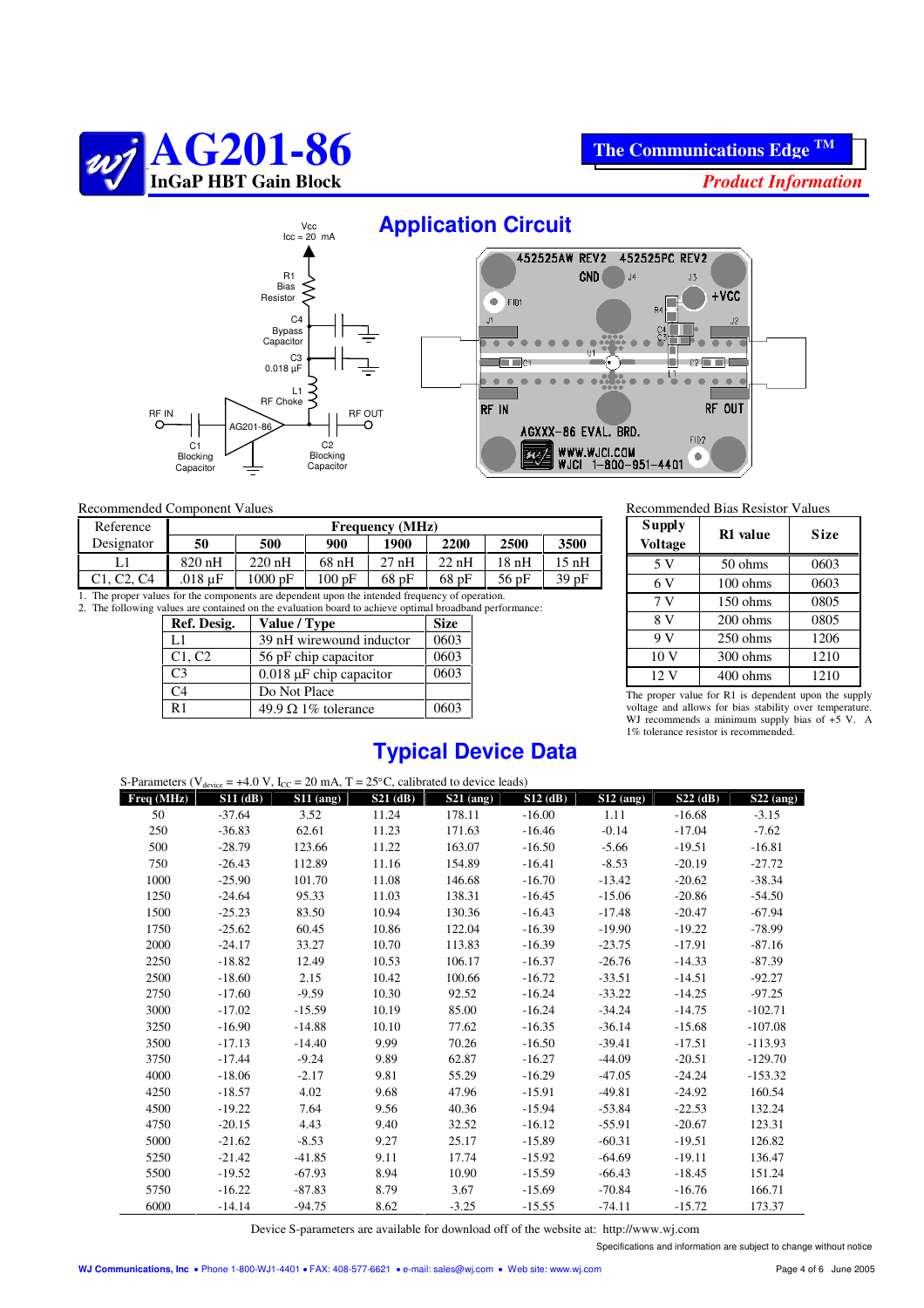

**The Communications Edge TM**



## **AG201-86 (Sot-86 Package) Mechanical Information**

This package may contain lead-bearing materials. The plating material on the leads is SnPb.